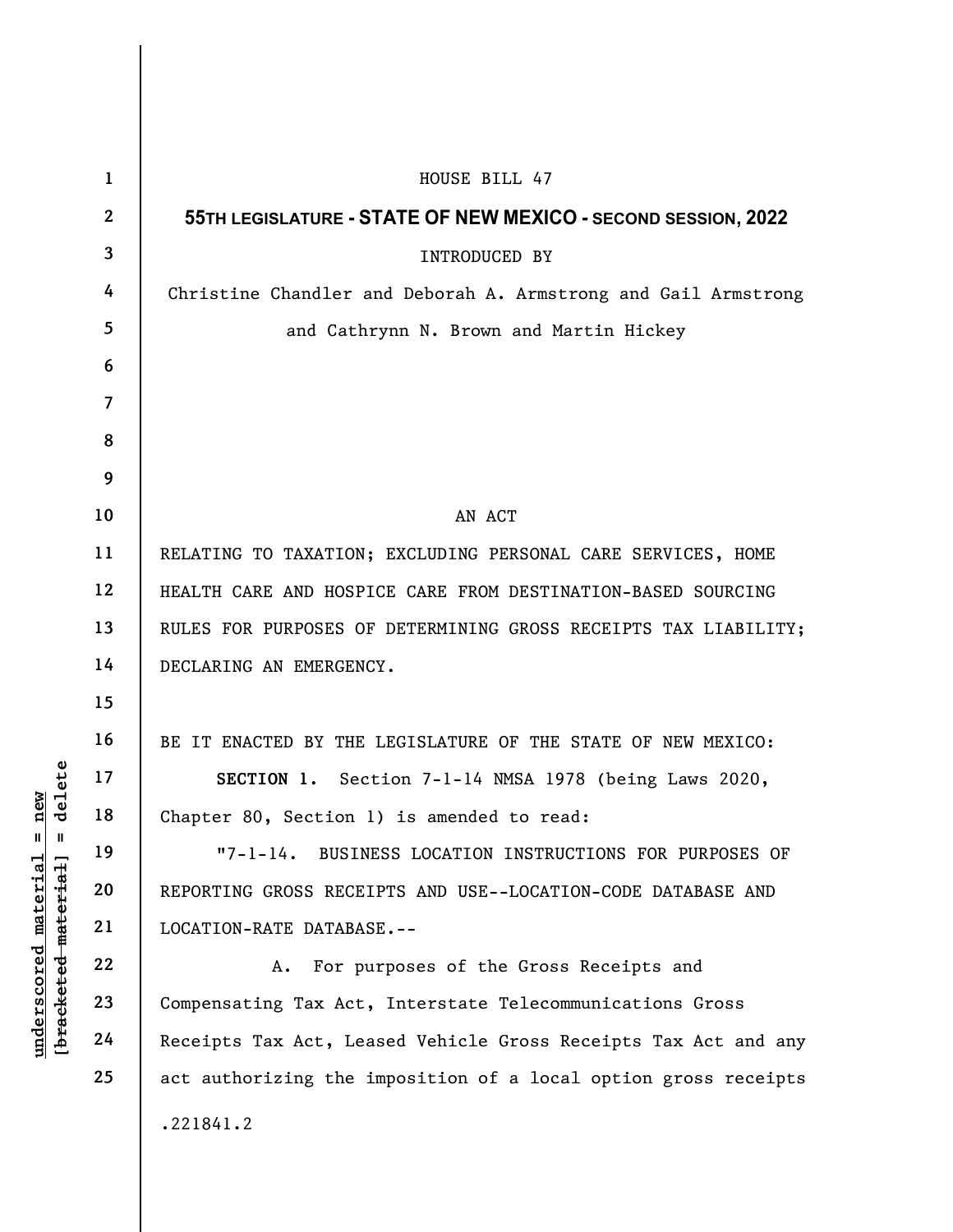or compensating tax, a person that has gross receipts and a person using property or services in New Mexico in a taxable manner shall report the gross receipts to the proper business location as provided in this section.

B. The business location for gross receipts from the sale, lease or granting of a license to use real property located in New Mexico, and any related deductions, shall be the location of the property.

C. The business location for gross receipts from the sale or license of tangible personal property, and any related deductions, shall be at the following locations:

(1) if the property is received by the purchaser at the New Mexico business location of the seller, the location of the seller;

(2) if the property is not received by the purchaser at a business location of the seller, the location indicated by instructions for delivery to the purchaser, or the purchaser's donee, when known to the seller;

understand material material pindicated by instruct<br>  $\begin{bmatrix}\n\text{u}^{\text{u}} & \text{u}^{\text{u}} & \text{u}^{\text{u}} & \text{u}^{\text{u}} \\
\text{u}^{\text{u}} & \text{u}^{\text{u}} & \text{u}^{\text{u}} & \text{u}^{\text{u}} \\
\text{u}^{\text{u}} & \text{u}^{\text{u}} & \text{u}^{\text{u}} & \text{u}^{\text{u}} \\
\text{u}^{\text{u}} & \text{u}$ (3) if Paragraphs (1) and (2) of this subsection do not apply, the location indicated by an address for the purchaser available from the business records of the seller that are maintained in the ordinary course of business; provided that use of the address does not constitute bad faith;

(4) if Paragraphs (1) through (3) of this subsection do not apply, the location for the purchaser .221841.2

25

1

2

3

4

5

6

7

8

9

10

11

12

13

14

15

16

17

18

19

20

21

22

23

24

 $- 2 -$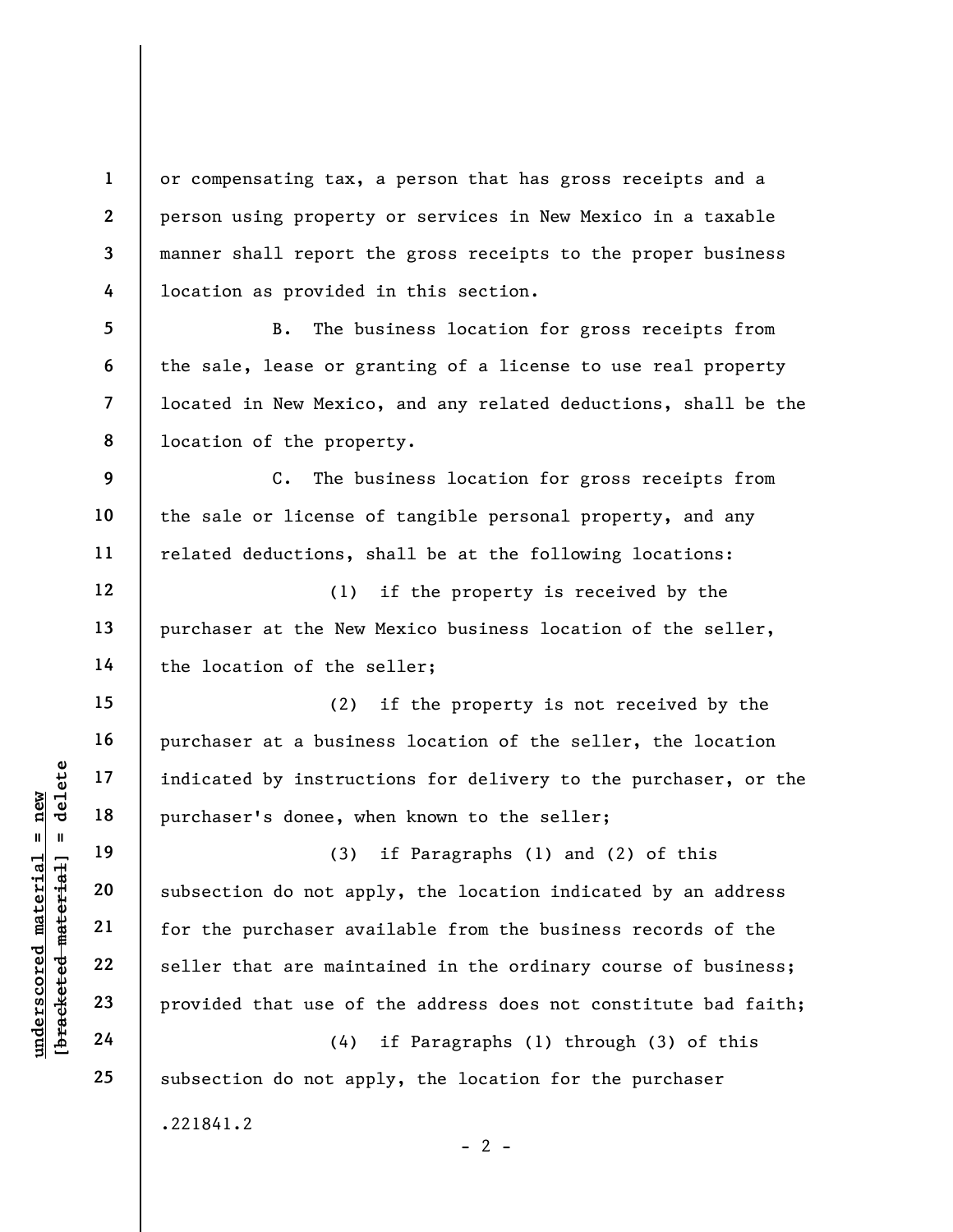obtained during consummation of the sale, including the address of a purchaser's payment instrument, if no other address is available; provided that use of this address does not constitute bad faith; or

5 6 7 8 9 (5) if Paragraphs (1) through (4) of this subsection do not apply, including a circumstance in which the seller is without sufficient information to apply those standards, the location from which the property was shipped or transmitted.

underscored material = new [bracketed material] = delete D. The business location for gross receipts from the lease of tangible personal property, including vehicles, other transportation equipment and other mobile tangible personal property, and any related deductions, shall be the location of primary use of the property, as indicated by the address for the property provided by the lessee that is available to the lessor from the lessor's records maintained in the ordinary course of business; provided that use of this address does not constitute bad faith. The primary business location shall not be altered by intermittent use at different locations, such as use of business property that accompanies employees on business trips and service calls.

E. The business location for gross receipts from the sale, lease or license of franchises, and any related deductions, shall be where the franchise is used.

F. The business location for gross receipts from .221841.2

 $-3 -$ 

25

1

2

3

4

10

11

12

13

14

15

16

17

18

19

20

21

22

23

24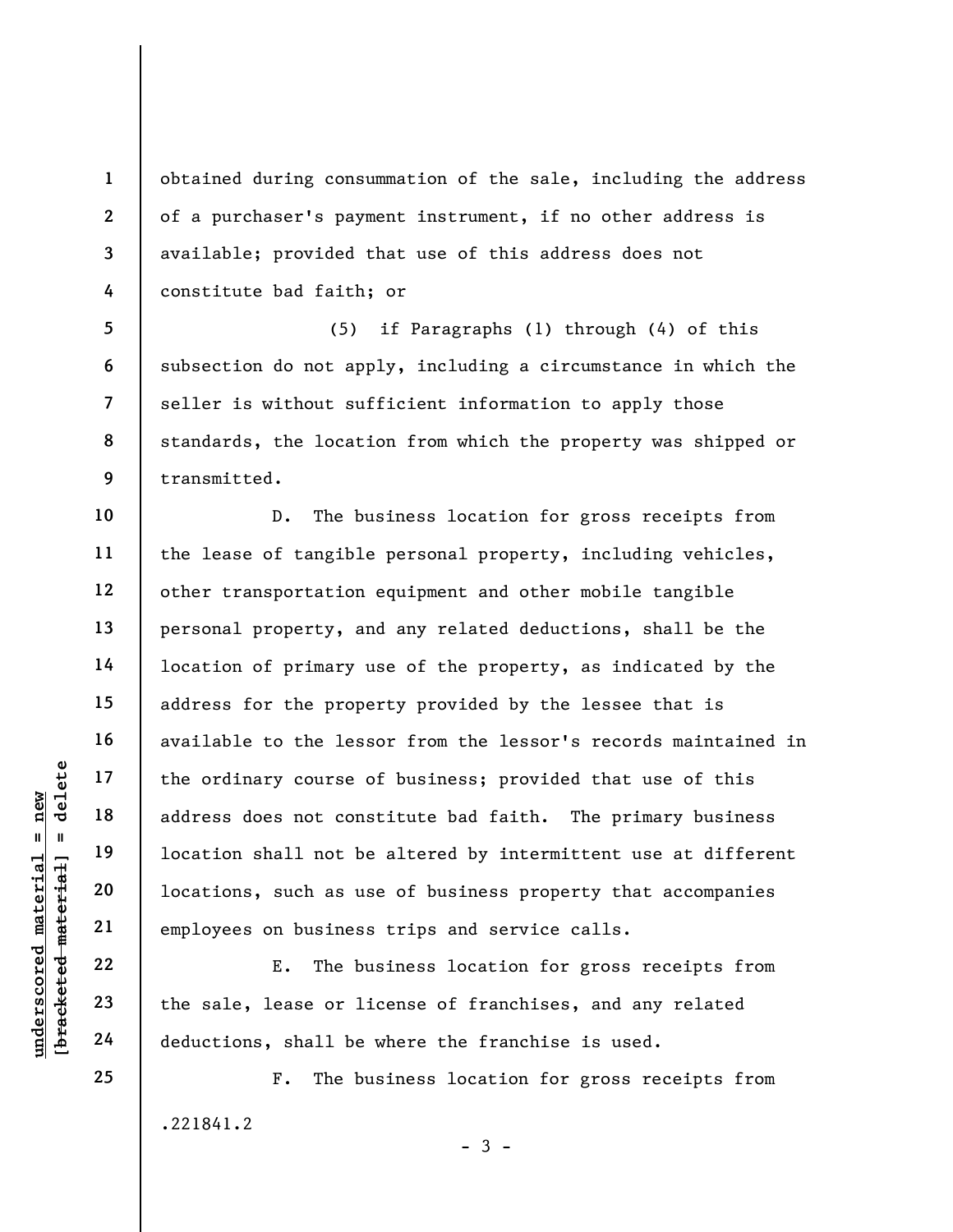under 17<br>  $\begin{array}{c|c|c|c} \n\text{u} & \text{u} & \text{u} & \text{u} & \text{u} & \text{u} & \text{u} & \text{u} & \text{u} & \text{u} & \text{u} & \text{u} & \text{u} & \text{u} & \text{u} & \text{u} & \text{u} & \text{u} & \text{u} & \text{u} & \text{u} & \text{u} & \text{u} & \text{u} & \text{u} & \text{u} & \text{u} & \text{u} & \text{u} & \text{u} & \text{u} & \text{u} & \text{$ 1 2 3 4 5 6 7 8 9 10 11 12 13 14 15 16 17 18 19 20 21 22 23 24 25 the performance or sale of the following services, and any related deductions, shall be at the following locations: (1) for professional services performed in New Mexico, other than construction-related services, or performed outside New Mexico when the product of the service is initially used in New Mexico, the location of the performer of the service or seller of the product of the service, as appropriate; (2) for home health services, hospice services and personal care services performed in New Mexico, the location of the performer of the service or seller of the product of the service;  $[2]$  (3) for construction services and construction-related services performed for a construction project in New Mexico, the location of the construction site;  $[\frac{1}{3}]$  (4) for services with respect to the selling of real estate located in New Mexico, the location of the real estate;  $[\frac{4}{4}]$  (5) for transportation of persons or property in, into or from New Mexico, the location where the person or property enters the vehicle; and  $[\frac{1}{5}]$  (6) for services other than those described in Paragraphs (1) through  $[$   $(4)$   $]$   $(5)$  of this subsection, the location where the product of the service is delivered. .221841.2  $- 4 -$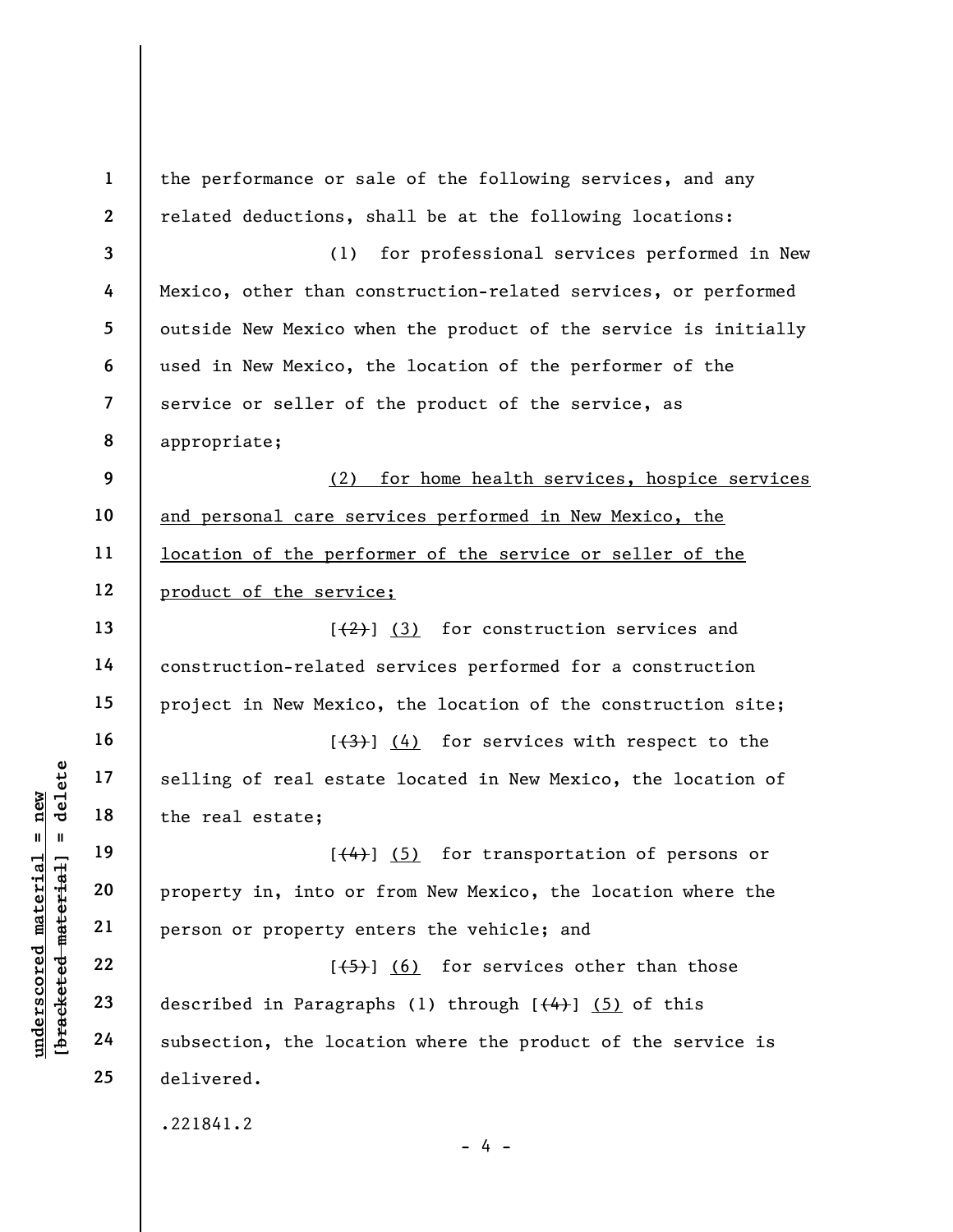G. Except as provided in Subsection H of this section, uses of property or services subject to the compensating tax shall be reported at the business location at which gross receipts would have been required to be reported had the transaction been subject to the gross receipts tax.

H. If a person subject to the compensating tax can demonstrate that the first use upon which compensating tax is imposed occurred at a time and place different from the time and place of the purchase, then compensating tax shall be reported at the business location of the first use.

I. The secretary shall designate codes to identify the business locations for a person's gross receipts, or use for purchases subject to the compensating tax, and deductions related to those receipts or that use shall be reported.

understand material material point of that sets out the tax within the state, by this database shall not the tax within the state, by this database shall not the tax within the state, by this database shall not the tax wit J. The secretary shall develop a location-code database that provides the business location codes designated pursuant to Subsection I of this section. The secretary shall also develop and provide to taxpayers a location-rate database that sets out the tax rates applicable to business locations within the state, by address, and sellers who properly rely on this database shall not be liable for any additional tax due to the use of an incorrect rate.

K. As used in this section:

(1) "business location" means the code designated by the department to identify business locations and .221841.2  $- 5 -$ 

1

2

3

4

5

6

7

8

9

10

11

12

13

14

15

16

17

18

19

20

21

22

23

24

25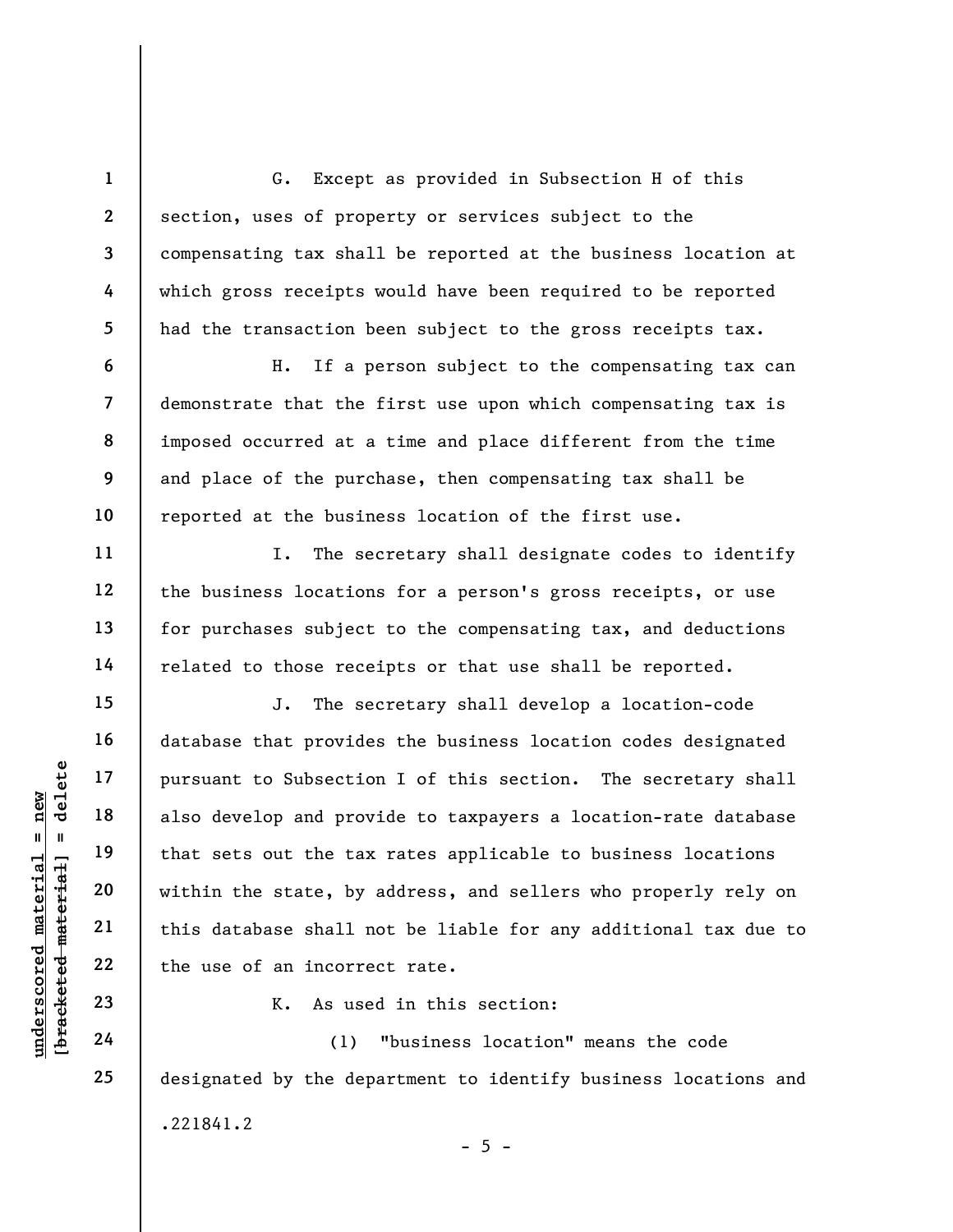| $\mathbf{1}$              | required to be used to report the gross receipts, or use for         |  |
|---------------------------|----------------------------------------------------------------------|--|
| $\overline{2}$            | purchases subject to the compensating tax, and deductions            |  |
| 3                         | related to those receipts or that use;                               |  |
| 4                         | "gross receipts" means, as applicable,<br>(2)                        |  |
| 5                         | "gross receipts" as used in the Gross Receipts and Compensating      |  |
| 6                         | Tax Act and the Leased Vehicle Gross Receipts Tax Act and            |  |
| $\overline{\mathbf{7}}$   | "interstate telecommunications gross receipts" in the                |  |
| 8<br>9                    | Interstate Telecommunications Gross Receipts Tax Act;                |  |
|                           | (3)<br>"home health services" means skilled,                         |  |
| 10                        | intermittent and medically necessary services provided to a          |  |
| 11                        | person in the person's home;                                         |  |
| 12                        | "hospice services" means services<br>(4)                             |  |
| 13                        | furnished to a person that are reasonable and necessary for the      |  |
| 14                        | palliation or symptom management of a person's terminal illness      |  |
| 15                        | and related conditions;                                              |  |
| 16                        | $[\frac{1}{3}, \frac{1}{3}]$ (5) "in-person service" means a service |  |
| 17                        | physically provided in person by the service provider, where         |  |
| 18                        | the customer or the customer's real or tangible personal             |  |
| 19                        | property upon which the service is performed is in the same          |  |
| 20                        | location as the service provider at the time the service is          |  |
| [bracketed material<br>21 | performed; [and]                                                     |  |
| 22                        | (6) "personal care services" means services                          |  |
| 23                        | that are provided to the elderly, people with disabilities and       |  |
| 24                        | people with chronic or temporary conditions that assist those        |  |
| 25                        | individuals with activities of daily living and to remain in         |  |
|                           | .221841.2<br>$-6 -$                                                  |  |
|                           |                                                                      |  |